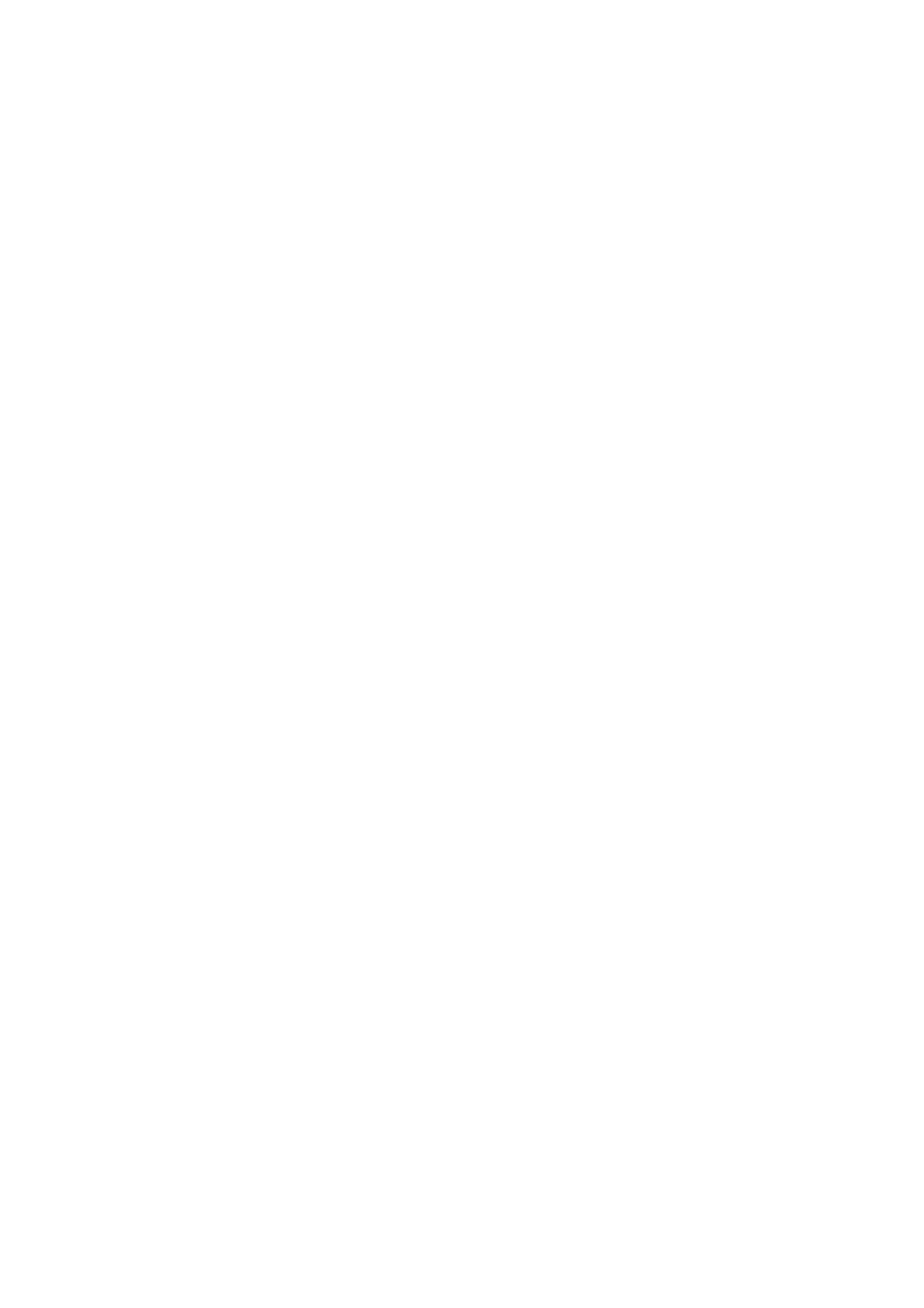impairment [25-27]. UCS model significantly increased the level of corticosterone, and the test formulation significantly maintains the level of hormone. The effect of test formulation on the level of plasma corticosterone was determined and the data are presented in **Figure 1**. Corticosterone level in unpredictable chronic stress (UCS) G2 group was found to be  $176.09 \pm 13.1$  ng/mL, which was significantly (*p*≤0.001) increased by 294.4% as compared with the control (G1,  $44.46 \pm 13.2$  ng/mL). Imipramine treatment (G3) significantly (*p*≤0.01) decreased the corticosterone level (94.88  $\pm$  22.1 ng/mL) by 46.1% as compared to the G2. Untreated test formulation to the untreated rats (G4) showed corticosterone level as  $237.64 \pm$ 64.7 ng/mL. Biofield Energy Treated Test formulation to the untreated rats (G5) showed decreased level (119.35  $\pm$  22.5 ng/mL) by 32.2% and 49.8% as compared to the G2 and G4

groups, respectively. Biofield Energy Treatment *per se* to the rats (G6) significantly decreased the corticosterone level (58.85 ± 7.0 ng/mL) by 66.6% (*p*≤0.01) and 75.2% (*p*≤0.05) as compared to the G2 and G4 groups, respectively. 15 days pre-treatment of Biofield Energy Treated Test formulation (G7) showed significant decreased level  $(138.23 \pm 22.6$ ng/mL) by 21.5% and 41.8% as compared to the G2 and G4 groups, respectively. 15 days pre-treatment of Biofield Energy Treated Test formulation to the Biofield treated rats (G8) group showed significant decreased corticosterone level  $(123.79 \pm 21.2 \text{ ng/mL})$  by 29.7% and 47.9% as compared to the G2 and G4 groups, respectively. Untreated Test formulation to the Biofield Energy Treated *per se* rats (G9) decreased (169.42  $\pm$  23.9 ng/mL) by 3.8% and 28.7% as compared to the G2 and G4 groups, respectively.



**Figure 1.** Effect of the test formulation on the level of plasma corticosterone in Sprague Dawley rats. G: Group; G1: Normal control; G2: Disease control (UCS: Unpredictable chronic stress + 0.5% CMC); G3: Reference item (UCS + Imipramine hydrochloride 30 mg/kg); G4: (UCS + Untreated test formulation); G5: (UCS + Biofield Energy Treated test formulation); G6: (UCS + Biofield Energy Treatment *per se* to animals from day -15; G7: (UCS + Biofield Energy Treated test formulation from day -15); G8: (UCS + Biofield Energy Treatment *per se* plus Biofield Energy Treated test formulation from day -15), and G9: (UCS + Biofield Energy Treatment *per se* animals plus untreated test formulation). Values are presented as mean ± SEM (n=6). # *p*≤0.05 *vs.* G4, ## *p*≤0.01 *vs.* G2, ### *p*≤0.001 *vs.* G1, \*\**p*≤0.01 *vs.* G2.

### **2. Effect of the Test Formulation on Plasma Angiotensin-II**

One of the important stress hormones is the angiotensin II, which is significantly increased in acute and chronic stress. This can lead to many clinical implications with respect to the kidney and heart physiology-related to inflammation, tissue injury, autoimmunity, oxidative stress and aging [28,29]. The effect of test formulation on the level of plasma angiotensin II was determined and the results are compiled in the **Figure 2**. Plasma angiotensin II level in UCS group (G2) was 55.67  $\pm$  5.3 pg/mL, which was significantly ( $p \le 0.01$ ) increased by 67.9% in comparison with the normal control (G1)  $33.15 \pm 3.0$  pg/mL. Imipramine treatment (G3) significantly ( $p \le 0.001$ ) decreased the plasma angiotensin II level  $(31.80 \pm 3.9 \text{ pg/mL})$  by 42.9% as compared to the G2. G4 group was reported with significantly (*p*≤0.001) decreased plasma angiotensin II level  $(37.57 \pm 1.5 \text{ pc/mL})$  by 32.5% as compared to the G2. Similarly, G5 (33.05  $\pm$  1.5 pg/mL) group showed significant (*p*≤0.001) decreased of percentage of plasma angiotensin II by 40.6% and 12.0% as compared to the G2 and G4 groups, respectively. G6 group showed significantly (*p*≤0.001) decreased plasma angiotensin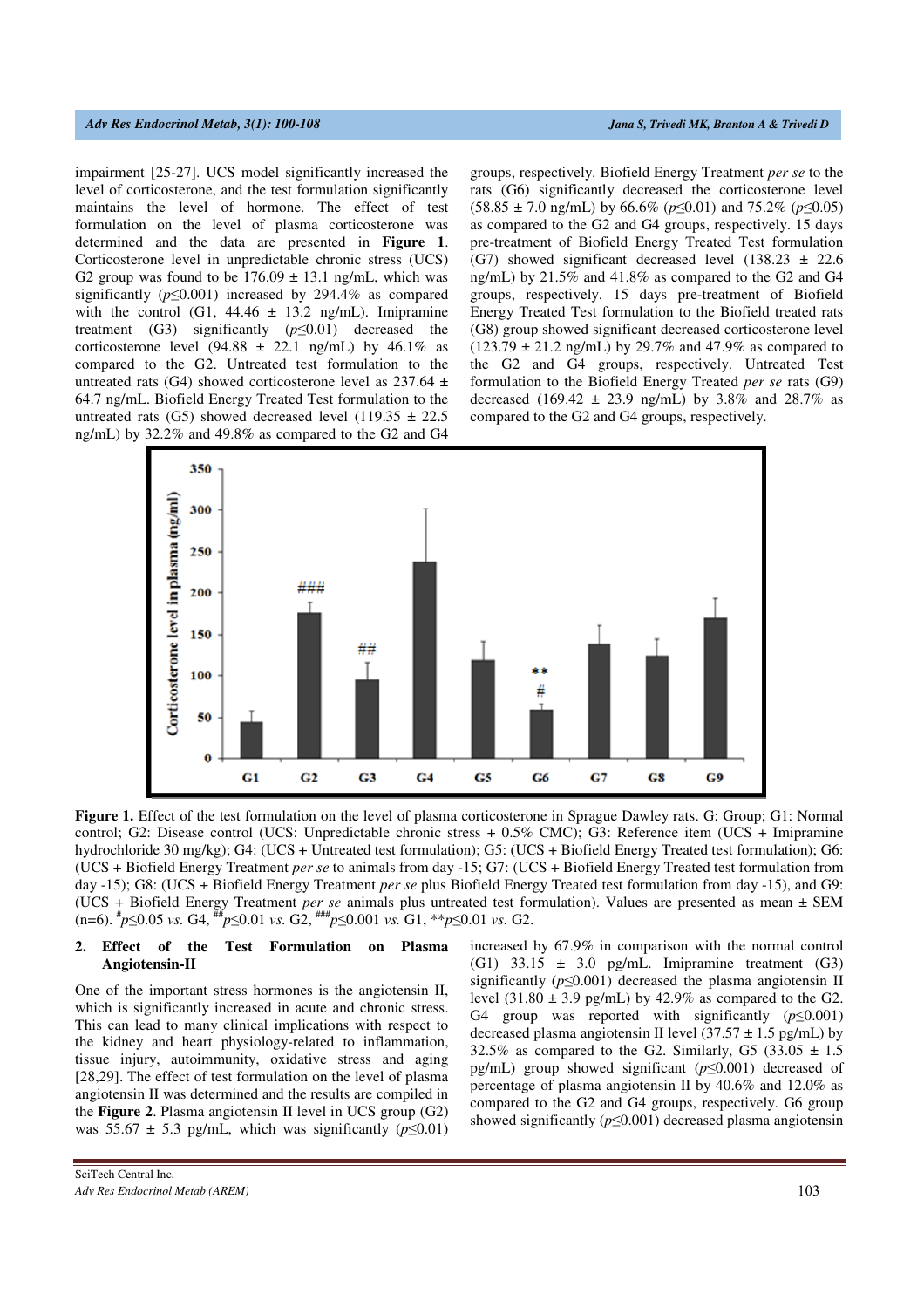II (30.07  $\pm$  2.7 pg/mL) by 46% and 20% as compared to the G2 and G4 groups, respectively. G7 group showed significantly decreased plasma angiotensin II (35.70  $\pm$  3.6 pg/mL) by 35.9% (*p*≤0.001) and 5% as compared to the G2 and G4 groups, respectively. G8  $(43.68 \pm 4.1 \text{ pg/mL})$  and G9

 $(35.91 \pm 3.8 \text{ pg/mL})$  group showed significantly decreased plasma angiotensin II by 21.5% and 35.5%, respectively as compared to the G2. G9 group showed decreased plasma angiotensin II by 4.4% as compared to the G4.



**Figure 2.** Effect of the test formulation on the level of plasma angiotensin-II in Sprague Dawley rats. G: Group; G1: Normal control; G2: Disease control (UCS: Unpredictable chronic stress + 0.5% CMC); G3: Reference item (UCS + Imipramine hydrochloride 30 mg/kg); G4: (UCS + Untreated test formulation); G5: (UCS + Biofield Energy Treated test formulation); G6: (UCS + Biofield Energy Treatment *per se* to animals from day -15; G7: (UCS + Biofield Energy Treated test formulation from day -15); G8: (UCS + Biofield Energy Treatment *per se* plus Biofield Energy Treated test formulation from day -15), and G9: (UCS + Biofield Energy Treatment *per se* animals plus untreated test formulation). Values are presented as mean ± SEM (n=6). \*\**p*≤0.01 *vs.* G1 and \*\*\**p*≤0.001 *vs.* G2.

### **3. Effect of the Test Formulation on Plasma Noradrenaline**

The role of noradrenaline in stress or psychological conditions was well established and they play a vital role in cardiovascular diseases [30,31]. Many disorders are directly linked with clinical pathologies such as chronic active hepatitis, asthmatics, Crohn's disease, ulcerative colitis, trigeminal neuralgia, chronic relapsing hepatitis, multiple sclerosis, systemic lupus erythematous (SLE), and rheumatoid arthritis (RA). The effect of test formulation on the level of plasma noradrenaline was determined and the results are compiled in the **Figure 3**. Plasma noradrenaline level in the UCS group (G2) was  $239.57 \pm 22.3$  pg/mL, which was increased by 29.1% as compared with the normal control (G1,  $185.64 \pm 36.6$  pg/mL). Imipramine treatment (G3) decreased the plasma noradrenaline level (134.42  $\pm$ 26.0 pg/mL) by 43.9% as compared to the G2. Untreated test formulation to untreated rats (G4) showed value as  $305.69 \pm$ 41.8 pg/mL. Besides, G6, G7, and G8 groups showed decreased the plasma noradrenaline level by 13.6%, 20.2%, and 28.4%, respectively as compared to the G4 group.

### **4. Effect of the Test Formulation on Plasma Epinephrine**

The effects of mental and physical stress have significant impact on plasma epinephrine. It has been reported that increases in circulating epinephrine or adrenaline have been linked with various level of physical sensations (symptoms) which are associated with acute and chronic stress [32]. The effect of the test formulation on the level of plasma epinephrine was determined and the results are compiled in the **Figure 4**. Plasma epinephrine level in the UCS group (G2) was  $86.94 \pm 13.17$  pg/mL, which was significantly (*p*≤0.01) increased by 132.2% in comparison with the normal control (G1,  $37.44 \pm 5.37$  pg/mL) group. Imipramine treatment (G3) significantly  $(p \le 0.01)$  decreased the plasma epinephrine level (33.6  $5 \pm 5.50$  pg/mL) by 61.3% as compared to the G2. G4 group was reported with decreased plasma epinephrine level  $(58.14 \pm 10.57 \text{pg/mL})$  by 33.1% as compared to the G2. Similarly, G5  $(41.32 \pm 7.81 \text{ pg/mL})$ group showed significant (*p*≤0.05) decreased percentage of plasma epinephrine by 51.9% and 28.1% as compared to the G2 and G4 groups, respectively. G6 group showed significantly ( $p \le 0.05$ ) decreased plasma epinephrine (41.82 ± 8.12 pg/mL) by 51.9% and 28.1% as compared to the G2 and G4 groups, respectively. G7 group showed decreased plasma epinephrine (54.20  $\pm$  19.23 pg/mL) by 37.7% and 6.8% as compared to the G2 and G4 groups, respectively. G8 (64.71  $\pm$  16.33 pg/mL) and G9 (56.21  $\pm$  11.96 pg/mL) groups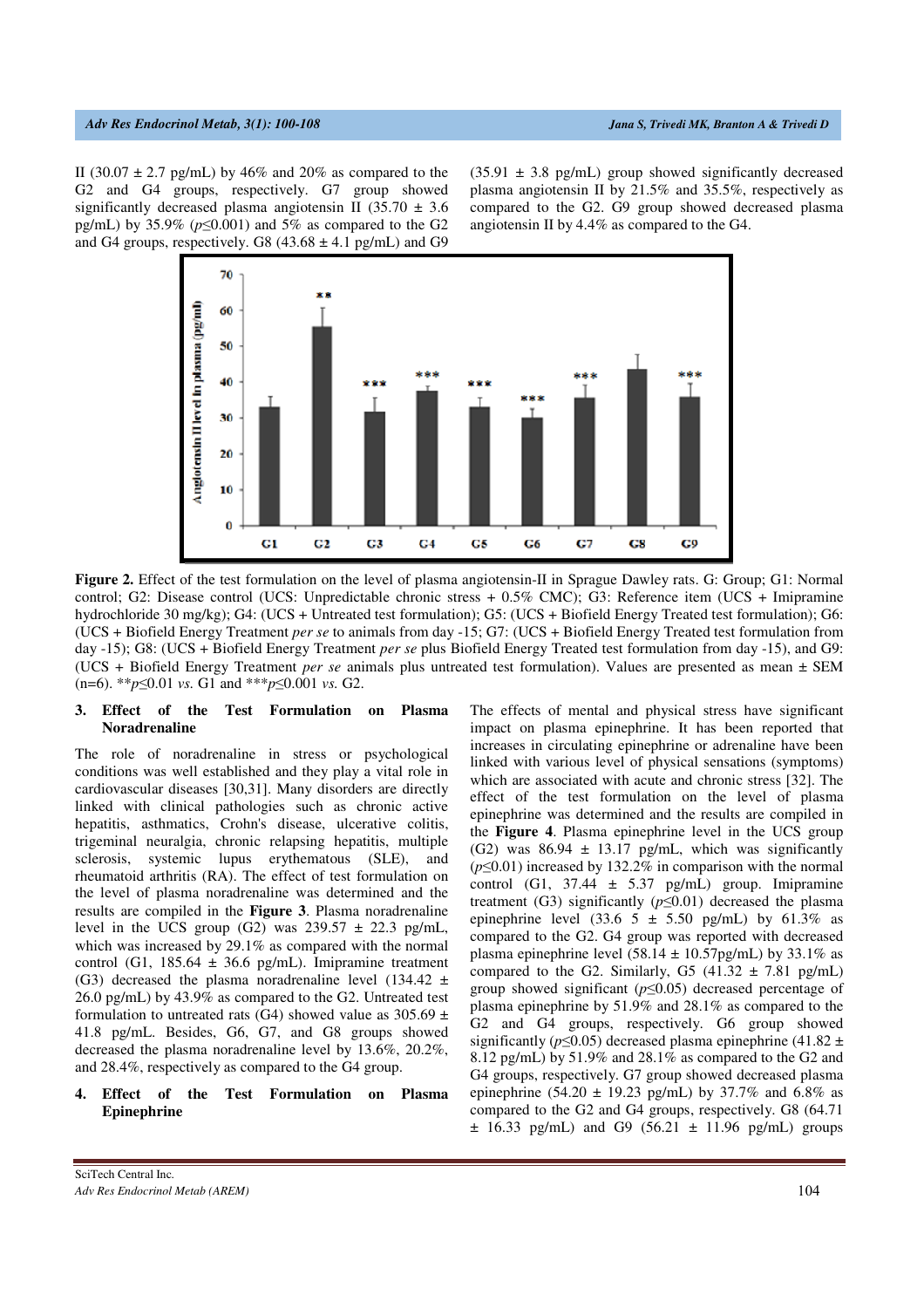

showed decreased plasma epinephrine by 25.6% and 35.4%, respectively as compared to the G2 group.





**Figure 4.** Effect of the test formulation on the level of plasma epinephrine in Sprague Dawley rats. G: Group; G1: Normal control; G2: Disease control (UCS: Unpredictable chronic stress + 0.5% CMC); G3: Reference item (UCS + Imipramine hydrochloride 30 mg/kg); G4: (UCS + Untreated test formulation); G5: (UCS + Biofield Energy Treated test formulation); G6: (UCS + Biofield Energy Treatment *per se* to animals from day -15; G7: (UCS + Biofield Energy Treated test formulation from day -15); G8: (UCS + Biofield Energy Treatment *per se* plus Biofield Energy Treated test formulation from day -15), and G9: (UCS + Biofield Energy Treatment *per se* animals plus untreated test formulation). Values are presented as mean ± SEM (n=6). \**p*≤0.05 *vs.* G2, \*\**p*≤0.01 *vs.* G2, ## *p*≤0.01 *vs.* G1.

SciTech Central Inc*. Adv Res Endocrinol Metab (AREM)* 105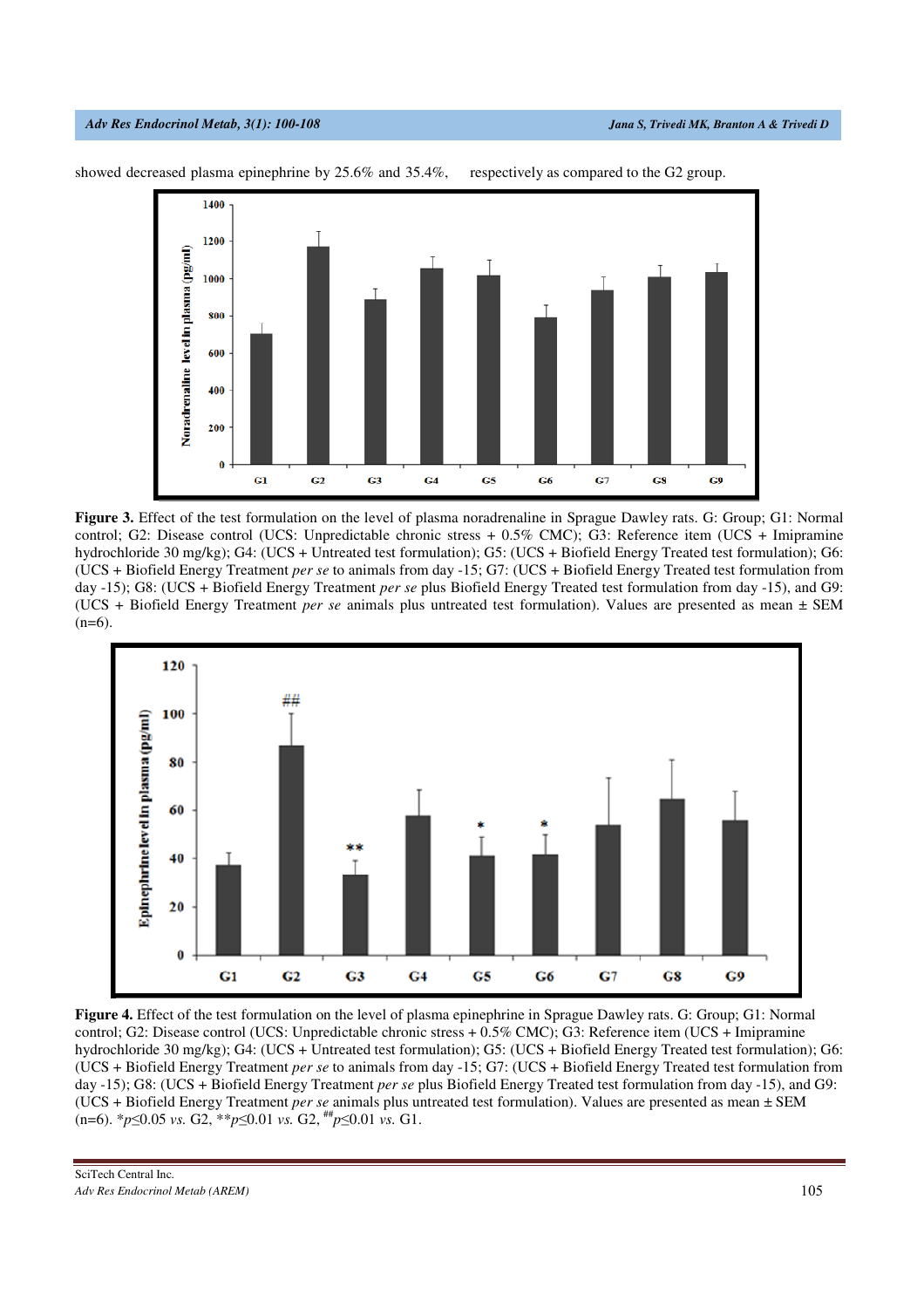#### **5. Effect of the Test Formulation on CSF Norepinephrine**

Stress disorder along with blood pressure and cerebrospinal fluid also contribute to affect the level of norepinephrine in CSF [33]. The effect of the test formulation on the level of CSF norepinephrine was determined and the results are compiled in the **Figure 5**. CSF norepinephrine level in the UCS group (G2) was  $1172.27 \pm 82.73$  pg/mL, which was significantly ( $p \le 0.001$ ) increased by 65.5% in comparison with the normal control (G1,  $708.19 \pm 52.98$  pg/mL). Imipramine treatment (G3) significantly (*p*≤0.05) decreased the CSF nor-epinephrine level (888.08  $\pm$  58.76 pg/mL) by 24.2% as compared to the G2. G4 group was reported with decreased CSF norepinephrine level (1052.01 ± 71.23pg/mL)

by 10.3% as compared to the G2. Similarly, G5 (1017.57  $\pm$ 84.78 pg/mL) group showed decreased percentage of CSF norepinephrine by 13.27% and 3.3% as compared to the G2 and G4 groups, respectively. G6 group showed significantly  $(p \le 0.05)$  decreased CSF norepinephrine (795.34  $\pm$  65.66) pg/mL) by 32.2% and 24.4% as compared to the G2 and G4 groups, respectively. G7 group showed decreased CSF norepinephrine (941.60  $\pm$  69.78 pg/mL) by 19.7% and 10.5% as compared to the G2 and G4 groups, respectively. G8  $(1011.93 \pm 61.13 \text{ pg/mL})$  group showed decreased CSF norepinephrine by 13.7% and 3.8% as compared to the G2 and G4, respectively. G9 (1037.23  $\pm$  43.81 pg/mL) group showed decreased CSF nor-epinephrine by 11.5% as compared to the G2.



**Figure 5.** Effect of the test formulation on the level of nor-epinephrine in cerebro-spinal fluids (CSF) of Sprague Dawley rats. G: Group; G1: Normal control; G2: Disease control (UCS: Unpredictable chronic stress + 0.5% CMC); G3: Reference item (UCS + Imipramine hydrochloride 30 mg/kg); G4: (UCS + Untreated test formulation); G5: (UCS + Biofield Energy Treated test formulation); G6: (UCS + Biofield Energy Treatment *per se* to animals from day -15; G7: (UCS + Biofield Energy Treated test formulation from day -15); G8: (UCS + Biofield Energy Treatment *per se* plus Biofield Energy Treated test formulation from day -15), and G9: (UCS + Biofield Energy Treatment *per se* animals plus untreated test formulation). Values are presented as mean ± SEM (n=6).  $^{*}p \le 0.05$  *vs*. G2 and \*\*\**p*≤0.01 *vs*. G1.

In this research plan, four groups were considered as preventive maintenance groups. These groups were G6 (Biofield Energy Treatment *per se* to animals at -15 days), G7 (Biofield Energy Treated test formulation from day -15), G8 (Biofield Energy Treatment *per se* to animals along with Biofield Treated test formulation from day -15), and G9 (Biofield treatment *per se* at -15 days to animals with untreated test formulation). The results showed a significant slowdown of disease progression and all other disease-related symptoms/complications and also reduced the chances of disease susceptibility in these groups. Specifically, group G6 (preventive Biofield Energy Treatment group *per se* at -15 days) showed the best results as a preventive treatment group compared to the other groups. Based on the overall data, it suggests that the Biofield Energy Healing Therapy was found to be most effective and beneficial to prevent and protect from the occurrence of any type of disease in the rat model. The data indicated that this therapy could act as a preventive maintenance therapy to prevent the occurrence of disease, slowdown the disease progression when disease-related complications are present which will ultimately improve the overall health and quality of life.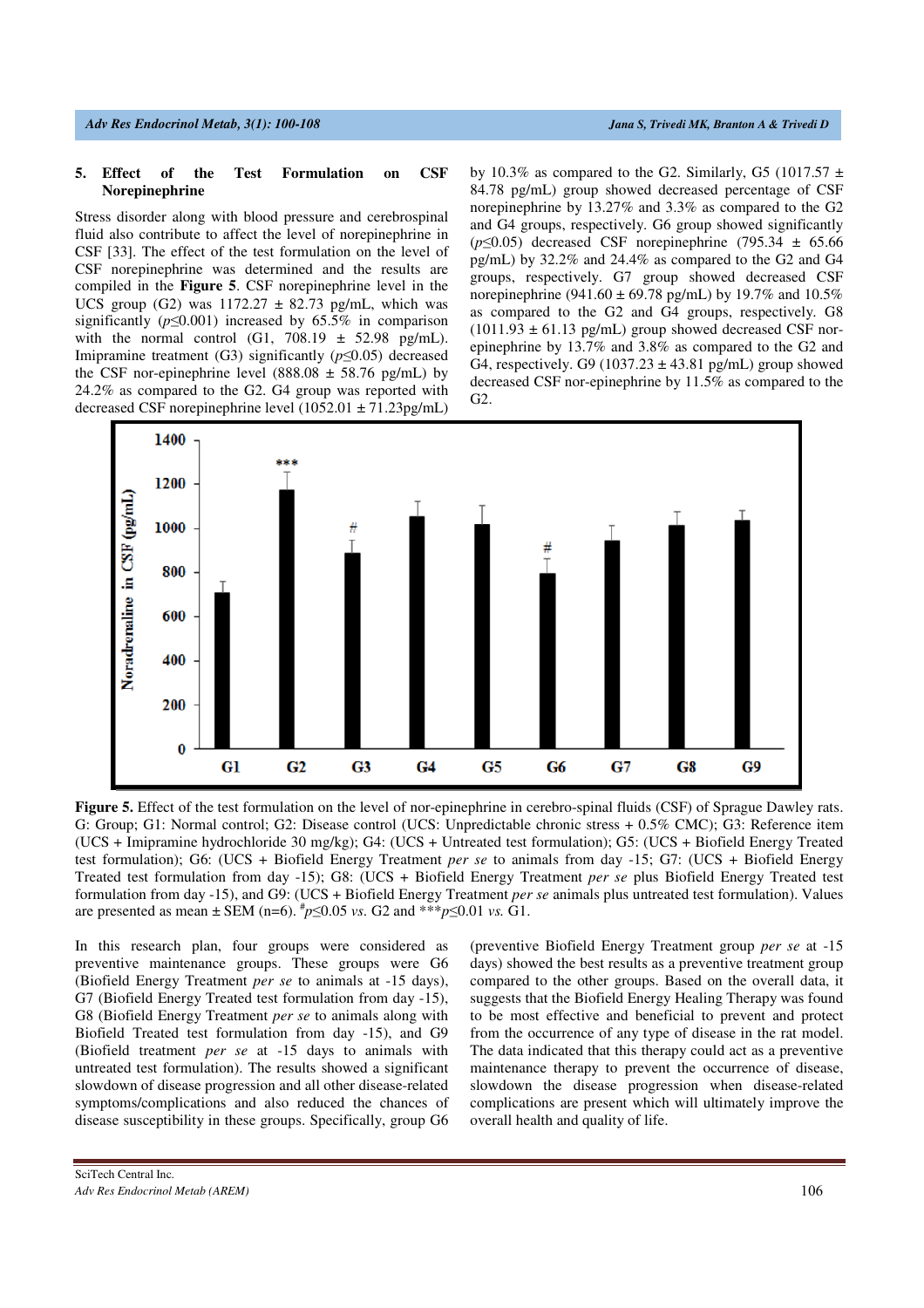#### **CONCLUSIONS**

The present study demonstrated the effect of Biofield Energy Treated test formulation and Biofield Energy *per se* for the estimation of stress hormone that showed significant improved maintenance of the hormonal level, which have significant clinical role in stress-related disorders. Plasma corticosterone level was significantly decreased by 49.8%, 75.2%, 41.8%, 47.9% and 28.7% in the G5, G6, G7, G8, and G9 groups respectively, as compared with the untreated test formulation (G4) group. The data of plasma angiotensin-II showed significant reduced plasma level by 40.6% (*p*≤0.001), 46% (*p*≤0.001), 35.9% (*p*≤0.001), 21.5%, and 35.5% (*p*≤0.001) in the G5, G6, G7, and G9 groups, respectively as compared with the G4. In addition, plasma noradrenaline level was reduced by 13.6%, 20.2%, and 28.4% in the G6, G7, and G8 groups, respectively compared to the G4. Plasma epinephrine level was significantly reduced by 51.9% (*p*≤0.05), 51.9% (*p*≤0.05), 37.7%, 25.6%, and 35.4% in the G5, G6, G7, G8, and G9 groups, respectively compared to the G2 group. Norepinephrine level in CSF was significantly decreased by 13.27%, 32.2% (*p*≤0.05), 19.7%, 13.7%, and 11.5% in the G5, G6, G7, G8, and G9 groups, respectively compared to the G2 group. Biofield Energy Healing Treatment (the Trivedi Effect® ) *per se* showed the best results with respect to different beneficial efficacy and biomarker parameters in the preventive maintenance group, G6, as compared to the other preventive maintenance groups (G7, G8, and G9) in the rat model study. The Biofield Energy Healing Treatment also helped to slowdown the disease progression and disease-related complications impacting the overall animals' health. These data suggested that Biofield Energy Treatment *per se* and Biofield Energy Treated Test formulation in combination would be the best treatment strategy to prevent and protect from the occurrence of any type of diseases. Therefore, the Biofield Energy Healing Treatment (the Trivedi Effect® ) *per se* might be effective in healthy humans, when used as a preventive maintenance therapy to sustain good health, to boost overall health, promote healthy aging and increase quality of life. In the presence of disease, the Biofield Energy therapy might reduce the severity of any acute/chronic disease (such as auto-immune-related and inflammatory disorders) and / or slow the disease progression. This test formulation can be used against systemic lupus erythematosus, fibromyalgia, Addison disease, multiple sclerosis, myasthenia gravis, pernicious anemia, aplastic anemia, psoriasis, rheumatoid arthritis, Crohn's disease, vitiligo, chronic fatigue syndrome and alopecia Areata, as well as inflammatory disorders such as ulcerative colitis, atherosclerosis, dermatitis, hepatitis, and diverticulitis. However, Biofield Energy Healing Treated test formulation and Biofield Energy Healing Treatment *per se* can also be used in the prevention of brain disorders such as Alzheimer's disease, dementias, brain cancer, epilepsy and other seizure disorders, mental disorders, Parkinson's and other movement disorders, stroke and transient ischemic attack and in the improvement of overall health and quality of life.

### **REFERENCES**

- 1. Grant BF, Hasin DS, Stinson FS, Dawson DA, Ruan JW, et al. (2005) Prevalence, correlates, co-morbidity, and comparative disability of DSM-IV generalized anxiety disorder in the USA: Results from the National epidemiologic survey on alcohol and related conditions. Psychol Med 35: 1747-1759.
- 2. Kendler KS, Karkowski LM, Prescott CA (1998) Stressful life events and major depression: Risk period, long-term contextual threat, and diagnostic specificity. J Nerv Ment Dis 186: 661-669.
- 3. Lupien SJ, Maheu F, Tu M, Fiocco A, Schramek TE (2007) The effects of stress and stress hormones on human cognition: Implications for the field of brain and cognition. Brain Cogn 65(3): 209-237.
- 4. McEwen BS (2006) Protective and damaging effects of stress mediators: Central role of the brain. Dialogues Clin Neurosci 8(4): 367-381.
- 5. Kalivas PW, Duffy P (1995) Selective activation of dopamine transmission in the shell of the nucleus accumbens by stress. Brain Res 675(1): 325-328.
- 6. Dias-Ferreira E, Sousa JC, Melo I, Morgado P, Mesquita AR, et al. (2009) Chronic stress causes front striatal reorganization and affects decision-making. Science 325(5940): 621-625.
- 7. Erb S, Stewart J (1999) A role for the bed nucleus of the stria terminalis, but not the amygdala, in the effects of corticotropin-releasing factor on stress-induced reinstatement of cocaine seeking. J Neurosci 19: RC35.
- 8. Chappell P, Smith M, Kilts C, Bissette G, Ritchie J, etal. (1986) Alterations in corticotropin-releasing factor-like immunoreactivity in discrete rat brain regions after acute and chronic stress. J Neurosci 6(10): 2908-2914.
- 9. Yang G, Wan Y, Zhu Y (1996) Angiotensin II--an important stress hormone. Biol Signal 5(1): 1-8.
- 10. Yang G, Xi ZX, Wan Y, Wang H, Bi G (1993) Changes in circulating and tissue angiotensin II during acute and chronic stress. Biol Signal 2(3): 166-172.
- 11. Sadowski RN, Jackson GR, Wieczorek L, Gold PE (2009) Effects of stress, corticosterone, and epinephrine administration on learning in place and response tasks. Behav Brain Res 205(1): 19-25.
- 12. Seki K, Yoshida S, Jaiswal MK (2018) Molecular mechanism of noradrenaline during the stress-induced major depressive disorder. Neural Regen Res 13(7): 1159-1169.